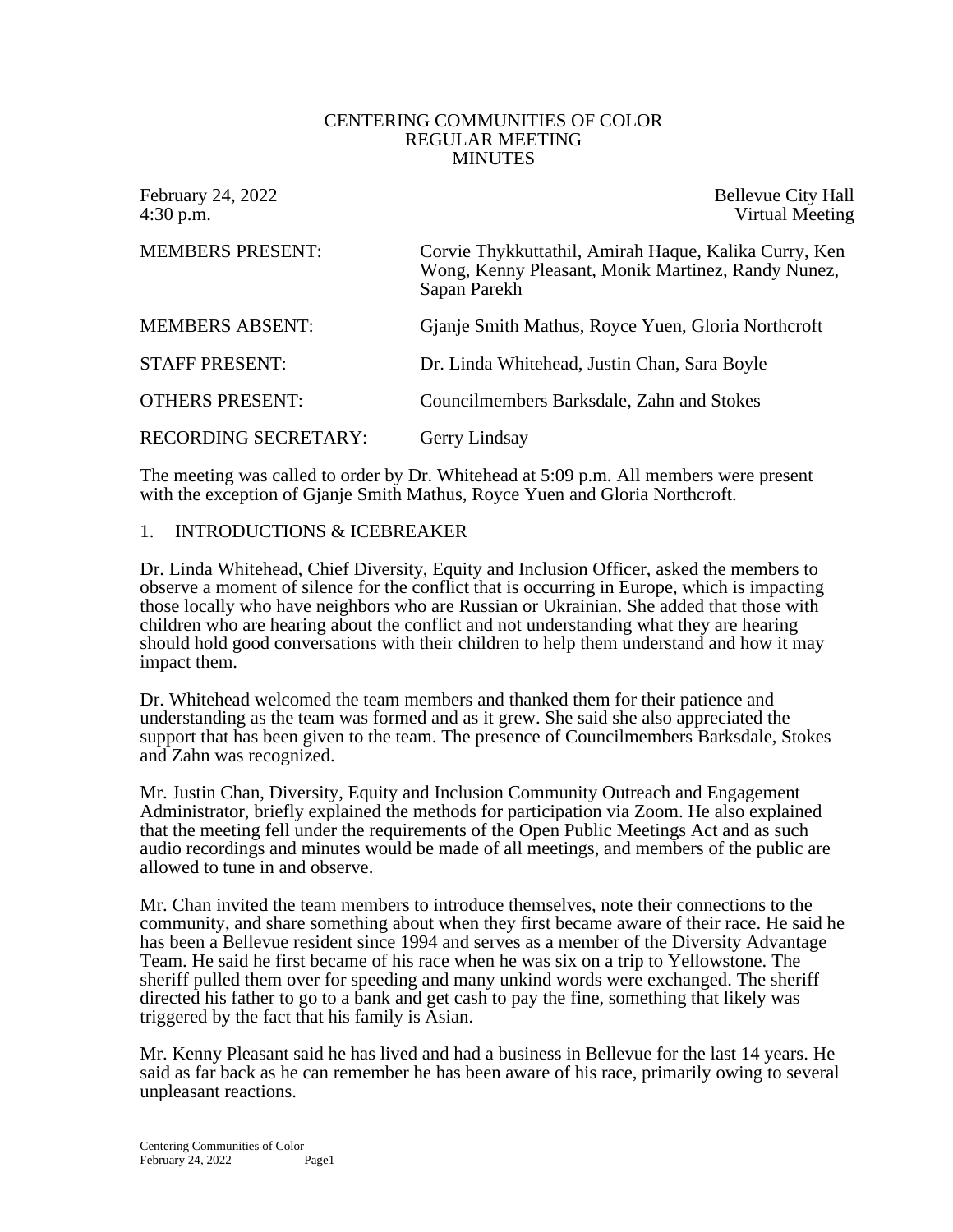Mr. Randy Nuñez said he moved to Bellevue less than five years ago, though his wife is a Bellevue native and who has shared stories of what it felt like to be almost the only Mexican kid in many spaces. He said his is a family of five with a little one on the way soon. He said he works and volunteers in Bellevue. He said he recognized his race as a five year old through personally lived experiences that have continued throughout his life.

Ms. Kalika Curry said she works with Eastside Pathways, and prior to that started her career working at the Bellevue Family YMCA.

Ms. Monik Martinez said she lives and works in Bellevue and has for the last five years, having moved to Bellevue from a small town in central Washington where there was not much in terms of diversity. She said she was aware from a young age that she was different from some of her friends.

Mr. Ken Wong said he works for the Bellevue School District as a social worker. He said he serves as a member of the Eastside Race and Leadership Coalition. He shared that as an immigrant to the United States his awareness of race and identity became a part of his growing up experience.

Ms. Amirah Haque said she has been a resident of Bellevue since 2009 and is a student at Bellevue High School. She said she first became aware of how her race would affect how she would live in middle school during the month of Ramadan when a fellow student asked if wearing a bomb vest was part of the tradition.

Ms. Corvie Thykkuttathil said she works as an adjunct faculty member at Bellevue College and is also interim director. She said she several memories of becoming aware of her race, both positive and negative. One positive memory was seeing her dad with his beautiful afro talking with her about race at a very young age, and teaching her how to be a force in the space even as a child. On the negative side, she shared her memory of having a discussion with a great uncle about an injury he sustained.

Mr. Sapan Parekh said he grew up in Bellevue having moved to the city when he was six. He said he works as the Associate Director for Service, Learning and Community Engagement at Bellevue College. He said the first time he became aware of his Indian American race was in Idaho before moving to Bellevue. He said when he was five or so his sister came home crying and asking why people were making fun of her and saying that she looked wrong.

Ms. Sara Boyle, Equity Coordinator, said she began he work for the city in December 2021. She said while she is new to Bellevue, she is a native of the Northwest having lived in Seattle and in Snohomish County. She said her first memories of race are from the second grade and seeing students of different races and learning how whiteness was really normalized. It was not until her teen years, however, before she began to grow curious and ask questions about what it means to be white in the United States. She said her ongoing journey is continuing in that regard.

Dr. Whitehead shared that she was originally from the East Coast and that she was raised during segregation. She said she recalls as a five year old going to Woolworths and walking through the food counter section where there was a container with donuts. People were sitting there eating and she said she asked her mom if they could have a donut. She said her mom tightened the grip she had on her hand and pulled her quickly out of the store. She said it was then she learned that she and her mom could not sit at that counter and eat the donuts because African-American were not allowed to do so. She said she grew up in a Black neighborhood and attended segregated schools in which everyone looked alike. It was not until the Woolworths experience that the conversation about race began for her. She said she and her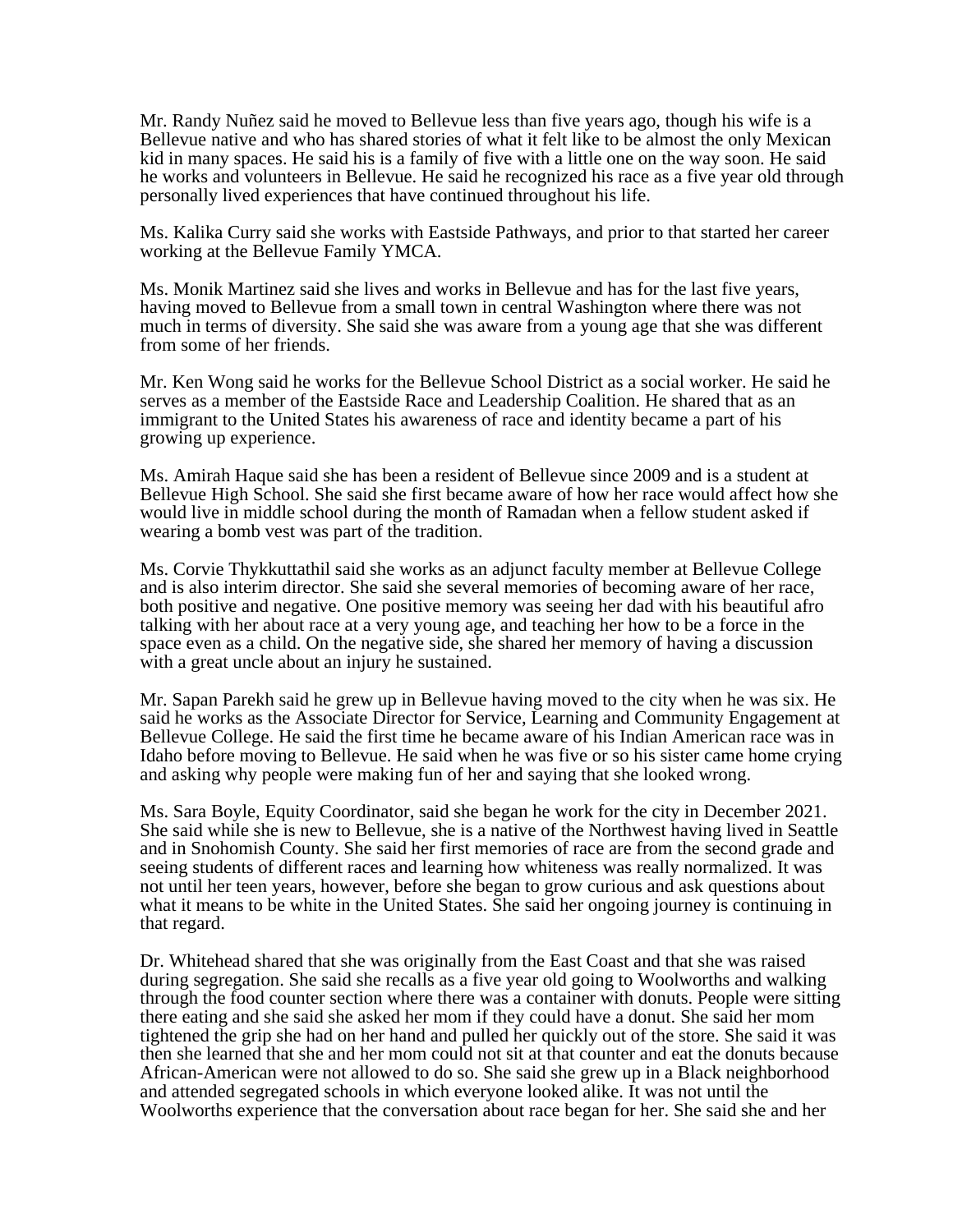husband moved to the Bellevue area in 1987 and have been blessed with four sons. While waiting to close on the purchase of a home in Redmond, the family stayed in at a hotel in Bellevue. One day after her husband went to work, she and her sons went to Fred Meyers on 148th Avenue NE. Standing in the checkout line her youngest twin kept moving because the Caucasian boy behind him kept putting a hand on his head and rubbing it. That was the family's welcome to Bellevue moment. She said acting in a mom role she addressed the boy's mother and explained that one does not put their hand on someone else without permission. That event started her teaching of race to her family and others and what can and cannot be done. As an educator, she said she walked into buildings as the principal but also the only Black person. She said she took each experience throughout the years and used it as an opportunity to teach the children.

Ms. Boyle noted that each team member would be receiving a stipend of \$50 for each core monthly meeting attended. She stated that that will require each member to fill out a Form W-9 as well as an attendance form for each meeting.

Ms. Boyle sought from the team members direction as to which day of the month would work best for them to meet. There was general agreement the meetings should be held on the fourth Thursday of every month. Ms. Boyle said she would continue to negotiate via email with the members to determine the time of day.

Ms. Boyle noted the presence at the meeting of the coordinating team as well as some observers. She said the group because the group was established by the City Council, it is subject to the Open Public Meetings Act, which dictates that all meetings must be open and public and must allow any person to attend any meeting.

Dr. Whitehead noted that for subsequent meetings, the full team would be co-creating the agendas with the leadership. She explained that under the OPMA all meetings must be open and accessible to the public. The CCC will be making recommendations to the City Council and at any time a member of the public may request meeting minutes and the meeting recordings. All written communications can also be requested by the public. The strictures of the OPMA are in place to protect the team members as well as the City Council members. The agenda for each meeting must be posted 24 hours in advance. A professional will be writing the minutes for each meeting.

Ms. Boyle explained that each member of the team will be required to take some in-depth training in regard to the Open Public Meetings Act. The training session will be up to an hour and a half long and it will be provided by a representative of the City Attorney's Office. One option would be to devote the March CCC meeting to the training. Another option would be to convene a special meeting for the purpose of the training in addition to the regular March meeting.

Ms. Martinez shared that she serves as a member the city's Arts Commission and as such had received the OPMA training just a few months ago. She asked if she had to take the training again as a member of the CCC. Dr. Whitehead said she would seek an answer to that question from the City Attorney's Office.

Ms. Boyle clarified that the OPMA training will be via Zoom and will be made by a member of the City Attorney's Office staff.

Mr. Parekh asked if there would be opportunities for members to make up the OPMA training if for some reason they miss the session. Dr. Whitehead answered that the training is offered only on an as-needed basis. She said she would check on the availability of the City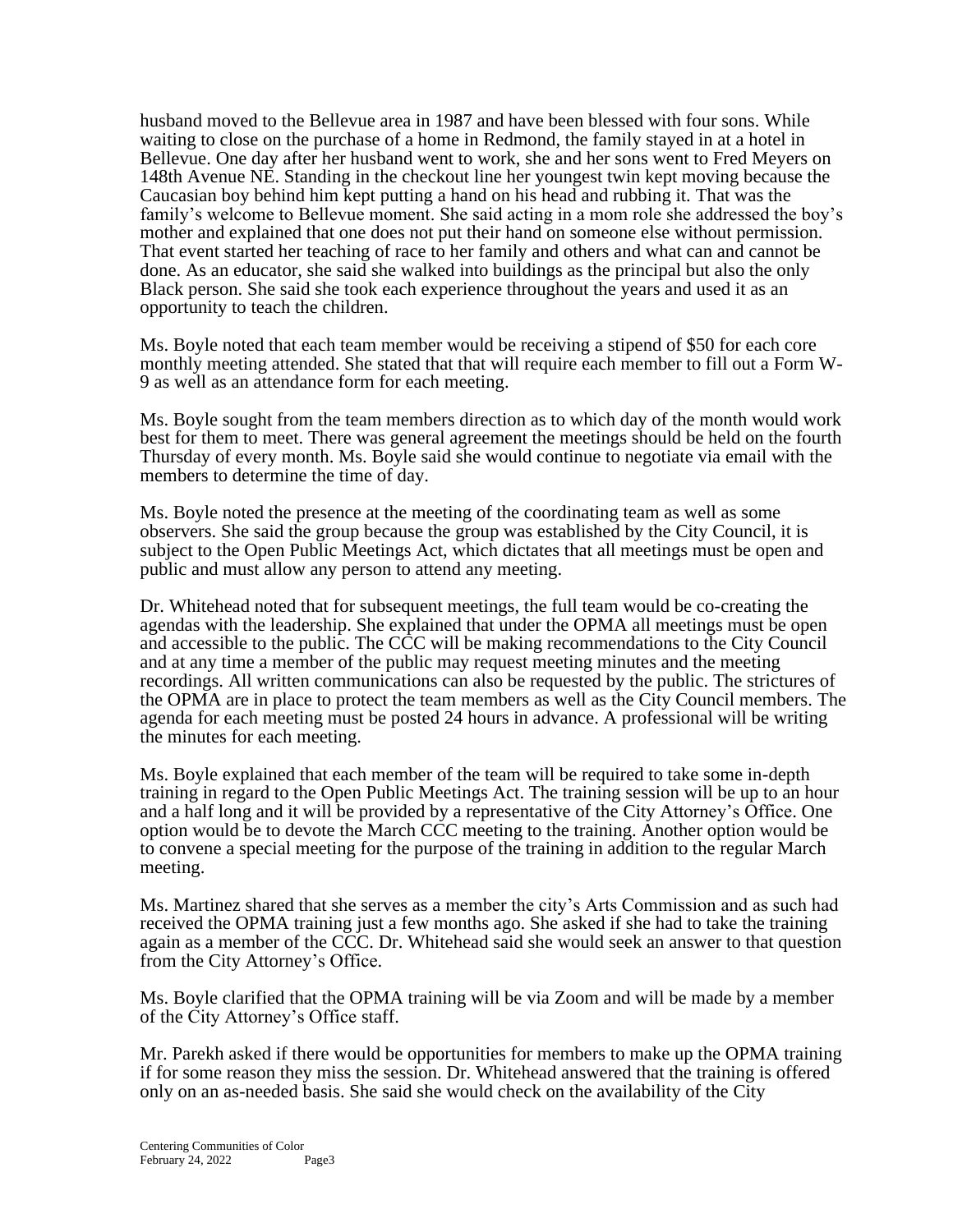Attorney's Office, stressing the need for the training to occur with the full team. She reiterated that the training is not optional.

There was general agreement that the training should occur as part of a regular meeting.

Ms. Curry indicated a hesitance to commit more time without having clarity in regard to the role and responsibilities of the CCC. Dr. Whitehead allowed that in the beginning she was only a member of the team, and at no time did anyone indicate the body would have to operate under the OPMA. She apologized for the new information but stressed that the training will have to occur. She urged the team members to review the OPMA, which is found at RCW 42.30.

Ms. Martinez said she along with the rest of the group was just learning that the meetings would fall under the OPMA and said it was concerning to her how the city would protect the team when there may be people watching the meeting who have views that are opposite to the purpose of the team. That issue should be addressed. Dr. Whitehead said the CCC is unique in that it was established by the City Council with the sole purpose of making recommendations to the Council. The training session will include examples of instances where bodies have been sued because they failed to follow the requirements of the OPMA. It is not expected that there will be interest on the part of news stations to attend and report on the meetings, but it certainly could happen. The same is true for all of the city's boards and commissions. The training is intended to provide protections for the team members as well as the Council, and the session will seek to answer all questions.

## 2. OVERVIEW OF CENTERING OF COMMUNITIES OF COLOR INITIATIVE

Dr. Whitehead said the overarching goal of the CCC is to engage the community to ensure an equitable future for the city of Bellevue. The first goal is to develop trust through dialog. She said that may be more difficult by virtue of the fact that the dialog will be open to everyone and fully transparent. With assistance from the city staff, the CCC coordinating team made up of diverse community members will create a series of community discussions on equity issues during the first year. The second goal is to build racial literacy skills through education and training. The city will educate community members on racial equity issues, potentially in partnership with local businesses, non-profits and government organizations. The third goal is to co-crate recommendations for action. In collaboration with the CCC team, city staff, leadership and other stakeholders, the city will explore recommendations to update and advance Bellevue's Diversity Advantage Initiative plan.

In all, there are 60 components to the Diversity Advantage Initiative plan that was created in 2014. Each area of the plan needs to be revisited to chart the progress made and to outline the progress that still needs to be made. Some things the city is doing may need to be stopped, while some things the city is doing may need to be continued. The task of the CCC will be to peel back the onion, take a clear and honest look at the work done within the city, and asking questions about how to improve, how to get better, and how to engage the community around equity issues.

# 3. DISCUSSION ABOUT YOUR VISION

With regard to the first goal, Mr. Parekh asked with whom trust is to be developed: between the broader community and the team, or between the broader community and the City Council. Dr. Whitehead said the stakeholders will be the communities represented by the team members. The intent is to develop trust with those communities and to engage them in developing trust with the city. The DEI team will not in any way alter the words and recommendations of the CCC; the recommendations will be forwarded to the Council directly.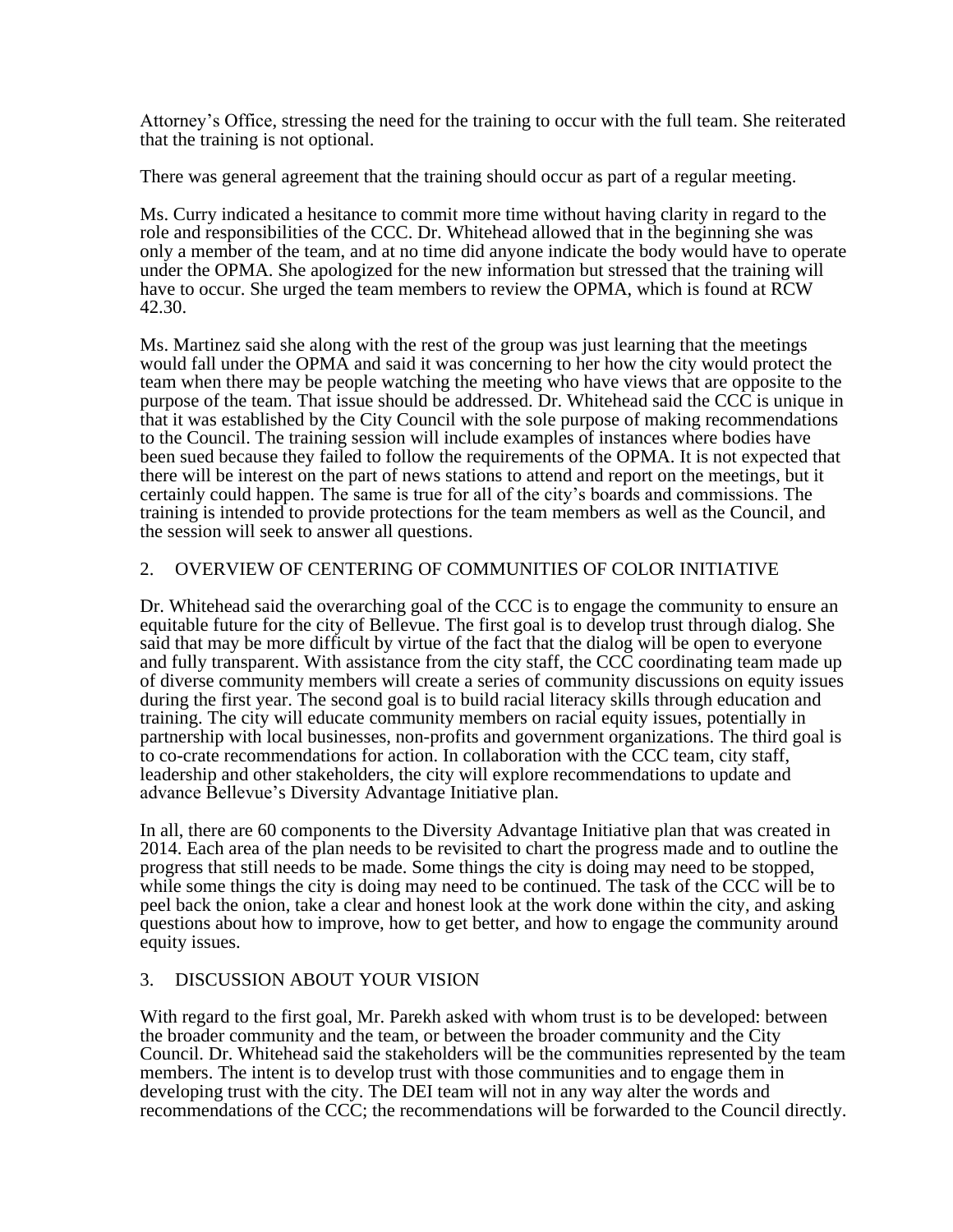One area of trust will thus need to be between the CCC and the DEI team. The DEI team will serve as co-creators and will not in any way dictate to the CCC.

Ms. Thykkuttahil voiced support for the idea of developing trust but suggested it will be a difficult task when there is not the feeling of a safe space. She said she felt as though she would be placed under a microscope given that there will be participants the CCC will not be able to see and who have not introduced themselves. If the meetings are open to the public without having an opportunity for dialog, the CCC will mostly be talking to itself. With regard to the third goal, she asked when the CCC would be expected to take up its review oof the Diversity Advantage Initiative plan. Dr. Whitehead said the CCC is intended to operate for three years and noted that the intent of addressing the third goal in the third year.

Mr. Chan said the Diversity Advantage Initiative is a public document. The CCC would not have to wait until the third year to have an initial discussion of that plan. Dr. Whitehead reiterated that the plan has been around since 2014. The work of the CCC will be to take a look at the plan and decide what is relevant and what is not.

Ms. Haque allowed that Zoom meetings can come across as being really cold and not overly safe. Once allowed to return to in-person meetings the group will gain a lot of energy. She asked if there are particular groups the CCC is expected to target, or specific projects the City Council is expected to accomplish, or if things like that will be brainstormed and created as a group. Dr. Whitehead commented that while it has been around for a while, the Diversity Advantage Initiative plan is a work in progress. The CCC will essentially be working to develop a progress report on the plan. The staff will bring forward information that will allow the CCC to delve deeply into the document and determine if it is truly answering the concerns and the needs of the community. There is a clear need for the team and the team has all the right people to make it work.

Dr. Whitehead said it would be very helpful to know if some other jurisdiction has taken on a similar project and to determine if anything useful could be gleaned from their work. She said she found that the city of Des Moines, Iowa, has a team similar to the CCC that was in place for three years or so. The ultimate outcome of the work of that group was a tremendous impact on policies. Their City Council developed new policies and revised or eliminated some old policies. The work of the group also impacted the operational practices of the city's work. The organization was called Raising the Bar. She encouraged the team members to review the work of that body.

Ms. Haque said she wanted to come away from the meeting knowing the purpose of the team and what power the team will have. Dr. Whitehead said the authority of the team will be in the voices of its members and its recommendations to the City Council. It is the Council that has the authority and the power to act on the team's recommendations. The CCC will lead the solutions on how to get to racial equity, partnerships and support for the community.

Mr. Chan added that the three goals represent the scope of work for the CCC. It is under the third goal that the CCC will make substantial recommendations regarding the Diversity Advantage Initiative plan.

Ms. Curry commented that the members of the CCC were selected because of the relationships and influences they hold. She said her concern is that the three goals do not reflect that. The goals are in service of the Council and not necessarily aligned with the goals and visions of people of color. To some degree it feels like a one-sided relationship. If the CCC is truly different from other groups that have operated in the city in the past, that should be clarified. She allowed that for many there is a lot of political risk involved in participating with the CCC.